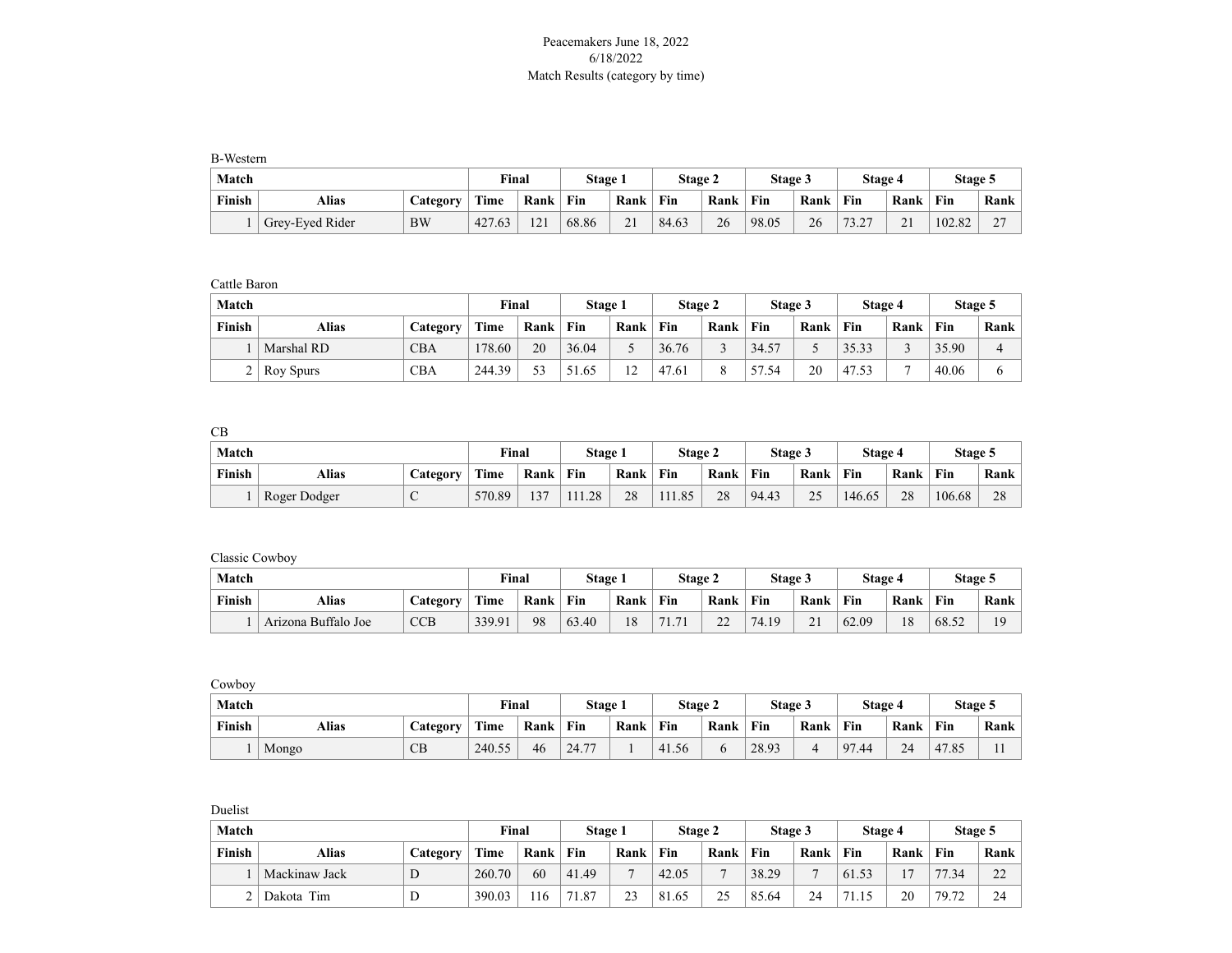El Patron

| Match  |              |                 | Final  |      | Stage 1 |      | Stage 2 |      | Stage 3 |      | <b>Stage 4</b> |                      | <b>Stage 5</b> |             |
|--------|--------------|-----------------|--------|------|---------|------|---------|------|---------|------|----------------|----------------------|----------------|-------------|
| Finish | Alias        | <b>Category</b> | Time   | Rank | Fin     | Rank | Fin     | Rank | Fin     | Rank | Fin            | Rank                 | Fin            | <b>Rank</b> |
|        | Dee Mac Jack | EP              | 250.76 | 58   | 38.44   |      | 75.01   | 23   | 43.61   |      | 55.31          | 1 <sub>2</sub><br>⊥⊃ | 38.39          | .           |

## Elder Statesman Duelist

| <b>Match</b> |                         |            | Final       |      | Stage 1 |      | Stage 2 |      | Stage 3 |      | Stage 4 |          | Stage 5 |      |
|--------------|-------------------------|------------|-------------|------|---------|------|---------|------|---------|------|---------|----------|---------|------|
| Finish       | <b>Alias</b>            | Category   | <b>Time</b> | Rank | Fin     | Rank | Fin     | Rank | Fin     | Rank | Fin     | Rank     | Fin     | Rank |
|              | <b>Comstock Charley</b> | <b>ESD</b> | 173.98      | 17   | 35.97   |      | 34.07   |      | 24.64   |      | 48.38   | $\Omega$ | 30.92   |      |
|              | Appaloosa Doc           | <b>ESD</b> | 267.99      | 70   | 61.29   |      | 53.88   |      | 52.08   | 16   | 53.70   | 12<br>∸  | 47.04   | 10   |

## Elder Statesmen

| Match  |                   |          | Final  |      | Stage 1 |      | Stage 2 |      | Stage 3 |      | Stage 4 |             | Stage 5 |      |
|--------|-------------------|----------|--------|------|---------|------|---------|------|---------|------|---------|-------------|---------|------|
| Finish | <b>Alias</b>      | Category | Time   | Rank | Fin     | Rank | Fin     | Rank | Fin     | Rank | Fin     | Rank        | Fin     | Rank |
|        | Arizona R Tillery | ES       | 226.88 | 45   | 54.34   | 15   | 47.64   | 9    | 38.83   | 8    | 42.43   | 5           | 43.64   | 8    |
|        | Blind Hog         | ES       | 234.21 | 48   | 50.60   | 10   | 54.50   | 16   | 37.79   | 6    | 48.57   | $\mathbf Q$ | 42.75   | Ξ    |
|        | Henry Remington   | ES       | 293.82 | 84   | 53.15   | 14   | 67.23   | 21   | 54.74   | 18   | 60.39   | 15          | 58.31   | 16   |
| 4      | <b>Bad Dean</b>   | ES       | 346.51 | 101  | 82.89   | 26   | 63.87   | 19   | 76.53   | 22   | 61.26   | 16          | 61.96   | 18   |
|        | Six Gun Ranger    | ES       | 494.74 | 34   | 95.96   | 27   | 94.34   | 27   | 100.15  | 27   | 106.47  | 27          | 97.82   | 26   |

## Forty-Niner

| Match  |                  |          | Final  |      | Stage 1 |      | Stage 2 |          | Stage 3 |              | Stage 4 |      | Stage 5 |      |
|--------|------------------|----------|--------|------|---------|------|---------|----------|---------|--------------|---------|------|---------|------|
| Finish | <b>Alias</b>     | Category | Time   | Rank | Fin     | Rank | Fin     | Rank     | Fin     | Rank         | Fin     | Rank | Fin     | Rank |
|        | Midnight Justice | 49       | 151.53 | 11   | 33.70   |      | 34.99   | $\Omega$ | 28.57   |              | 27.14   |      | 27.13   | ◠    |
|        | Okie Pete        | 49       | 278.63 | 77   | 72.63   | 24   | 51.23   | 12       | 46.18   | 12           | 55.98   | 14   | 52.61   | 15   |
|        | Lunar Tic Pete   | -49      | 316.79 | 94   | 54.44   | 16   | 66.21   | 20       | 57.37   | 19           | 65.50   | 19   | 73.27   | 20   |
|        | Big Oz           | 49       | 323.16 | 86   | 46.51   |      | 54.55   |          | 47.04   | $\mathbf{a}$ | 81.63   | 22   | 93.43   | 25   |

Gunfighter

| Match         |                        |          | Final  |      | Stage 1 |                   | Stage 2                |      | Stage 3 |      | Stage 4 |      | Stage 5 |             |
|---------------|------------------------|----------|--------|------|---------|-------------------|------------------------|------|---------|------|---------|------|---------|-------------|
| <b>Finish</b> | Alias                  | Category | Time   | Rank | Fin     | Rank              | Fin                    | Rank | Fin     | Rank | Fin     | Rank | Fin     | <b>Rank</b> |
|               | Sheriff Boo Boo Bottom | GF       | 267.33 | 71   | 69.84   | $\mathbf{a}$<br>∸ | $\bigcap$ 1<br>ا کہ ای |      | 47.7    | 14   | 48.75   | 10   | 49.80   | 14          |